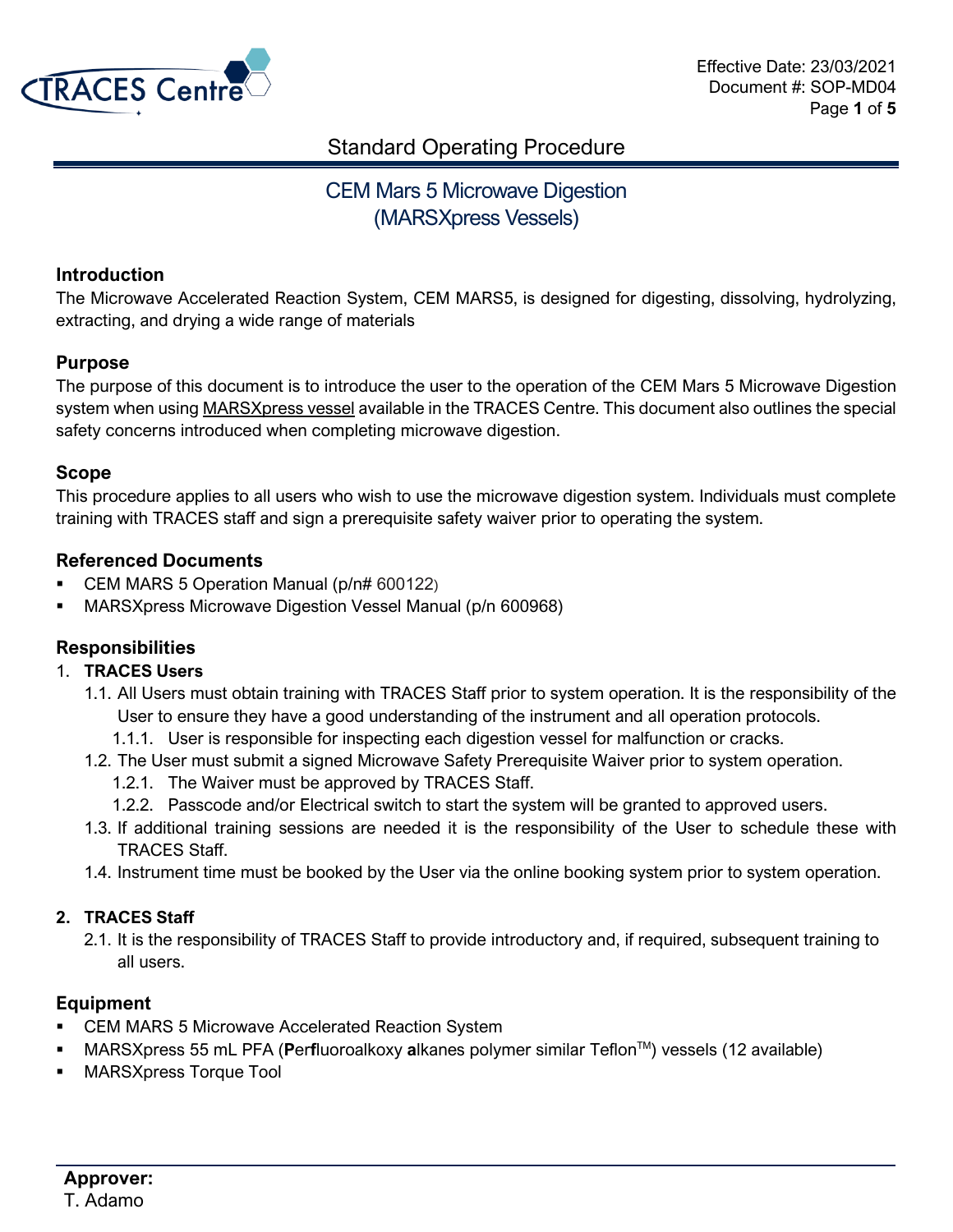

## **Procedures**

## **1. Sample Preparation**

Samples should be prepared using the analytical balance and fume hood provided in EV216. Each User is responsible for bringing any materials needed for sample preparation.

#### **Important Notes:**

- The maximum allowable volume per vessel is 25 mL of liquid
- Samples that have not been previously run should have a starting weight of 0.1 grams.
- A minimum of 8 vessels must be microwaved during each analysis. If you have less than 8 samples fill additional vessels with the same volume of digestion matrix.
- For low level application requirements additional vessel cleaning may be necessary. Contact TRACES Staff to discuss.
- 1.1. Place a clean, dry MARSXpress vessel on the analytical balance.
- 1.2. Tare the balance and add sample material to the vessel. Try to place the sample at the bottom, avoiding the vessel walls.
- 1.3. Record the exact mass and immediately cap the vessel to prevent contamination.
- 1.4. In the fume hood pipette the appropriate acid volume into each vessel and wait a minimum of 15 minutes. This will mitigate excessive pressure buildup during digestion and allows for the release of product gases.
	- a) Make sure sample components, especially powders, are suspended in the acid and not on the wall of the vessel. This can create a hot spot and may lead to vessel failure.
- 1.5. Place the lid on and hand tighten each vessel. Following this use the torque tool (Figure 1) to tighten the lid until you hear a single click.
- 1.6. Distribute your samples evenly around the turntable. Ensure that each vessel is properly positioned.
	- a) Refer to Appendix A for a schematic of correct placement.

**IMPORTANT:** All vessels must be inserted FULLY into a composite sleeve on the turntable. During microwaving, vessels will expand and form bubbles, holes or swelling of walls where they are not contained by the sleeve. This will destroy the vessel and the sample will be lost.





**Figure 1.** Schematic of A) how to properly use torque tool and B) proper insertion of sample vessels

**Approver:** T. Adamo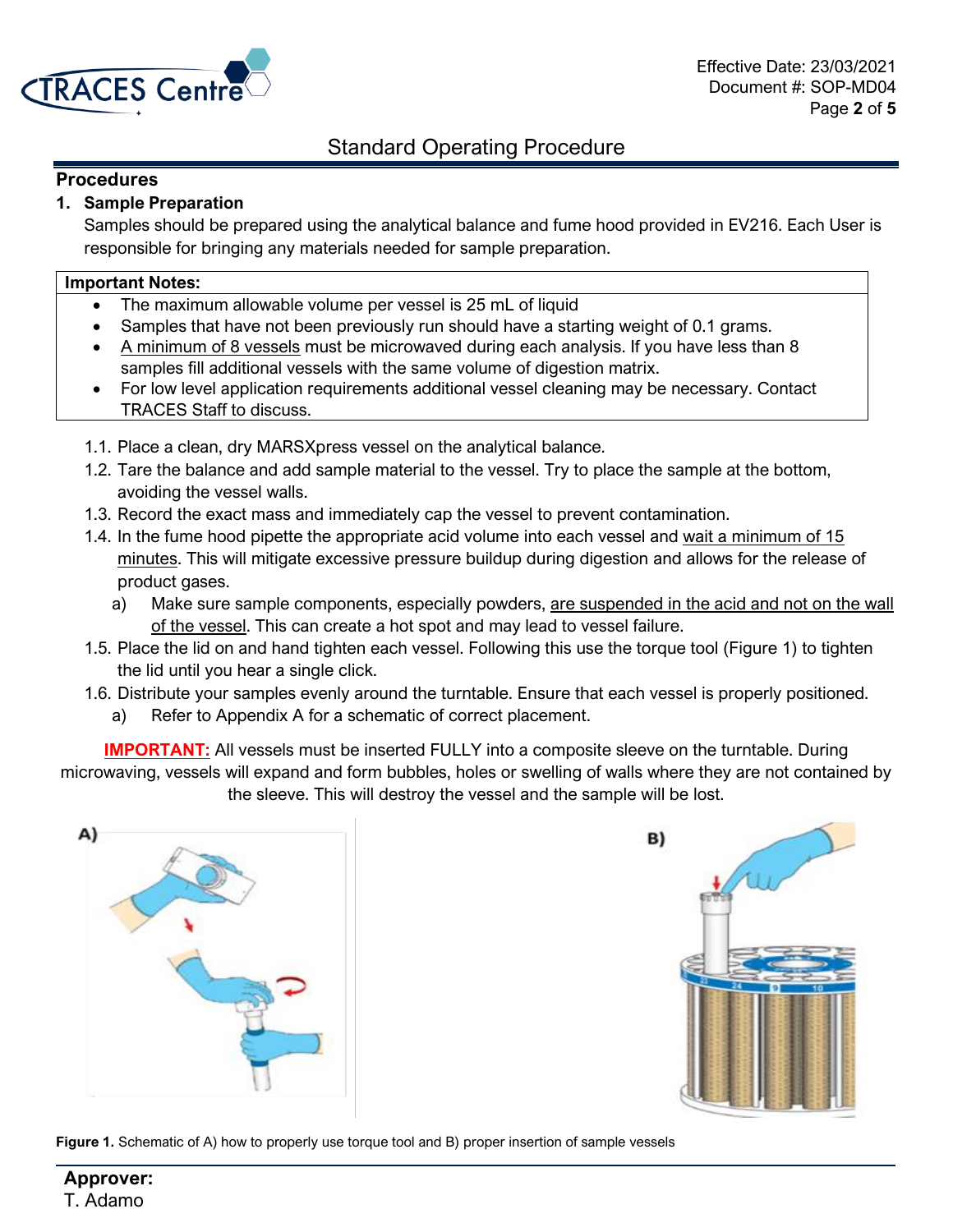

## **2. Instrument Preparation**

- 2.1. Inspect the instrument for any cracks, dents, or warping.
- 2.2. Inspect the door for any damage and for proper alignment. When closed, the door should sit firmly against the front of the microwave cavity. The push button on the top of the instrument must release and engage the door latch mechanism.

**IMPORTANT:** If damage is noted, do not attempt instrument operation. Contact TRACES Staff immediately.

- 2.3. Turn on the system using the power switch on the right side of the instrument.
- 2.4. Press the turntable key (Figure 3) on the instrument to rotate the turntable drive lug so that the drive lug is parallel with the front of the cavity.
- 2.5. Install the turntable on the drive lug (Figure 2) with vessel #1 positioned farthest from the back wall of the cavity (nearest to operator).
- 2.6. Ensure that the turntable properly engages the drive lug until it "clicks".
- 2.7. Close the microwave door.



**Figure 2.** Proper positioning of the turntable during installation

## **3. Sample Analysis**

- 3.1. Loading a Method:
	- a) On the home screen select "Load Method".
	- b) Select "CEM Directory" or "User Directory" based on the location of your desired method.
	- c) Use to arrow keys to scroll to the method you want and press the "Select" key.
	- d) Start the method by pressing the "Play" key.
	- e) Monitoring the system throughout analysis:
		- Depending on your method and the probes you are using you should monitor the temperature and/or pressure throughout the analysis.
		- If you hear a whistling sound the system is over pressurized. Stop the digestion immediately.

## **Approver:** T. Adamo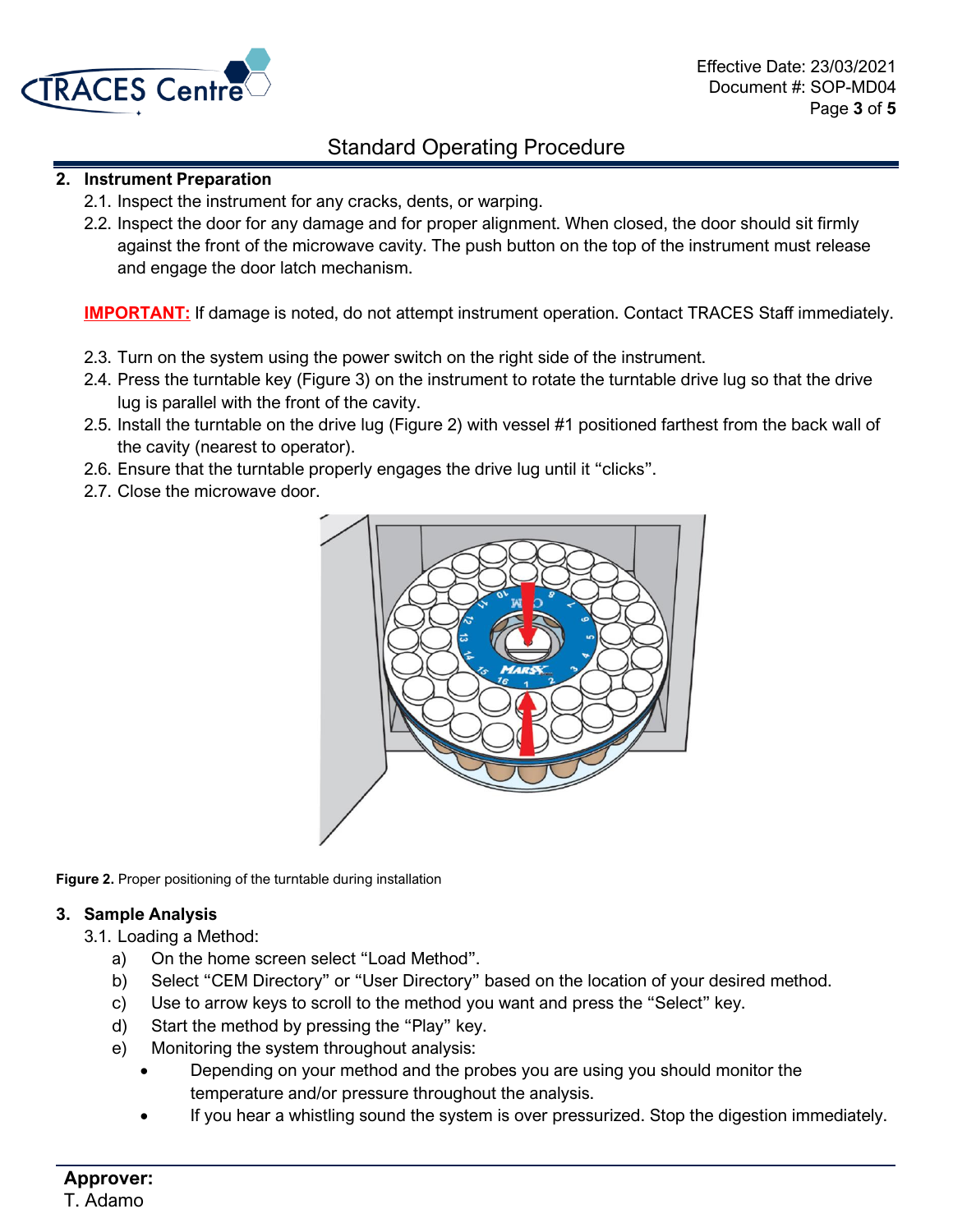



| Key                                  | <b>Function</b>                                                                                               |
|--------------------------------------|---------------------------------------------------------------------------------------------------------------|
| Start/Pause                          | Begins the method currently displayed on the screen or pauses the operation during<br>any stage of the method |
| Stop                                 | Stops operation of method and returns to the main menu                                                        |
| Home                                 | Returns to the main menu from any point in the software selections                                            |
| Select                               | Enters selected parameter and in some instances advances to the next screen                                   |
| <b>Arrow Keys</b>                    | Scroll through selections such as methods, vessels, etc.                                                      |
| Turntable Key (circle with<br>arrow) | Rotates the turntable when the instrument door is open                                                        |

**Figure 3.** Overview of important keyboard functions

## **4. Sample Removal**

- 4.1. When the digestion has finished permit the tubes to cool undisturbed for at least 30 minutes before removing them from the turntable or opening the vessels. Venting should not be completed until samples have reached room temperature.
- 4.2. In a fume hood carefully open each vessel, any sample or volume lost during this procedure will compromise sample results. Rotate the cap slowly using the torque tool with the vent hole facing away from you.
	- a) You may have to release the pressure slowly by loosening and tightening the cap multiple times. Repeat this process until sample is completely depressurized.
	- b) Appropriate personal protective safety equipment should be worn to prevent any chemical burns.
- 4.3. Transfer the contents of each vessel into a labeled conical tube for transfer.
- 4.4. Check all samples for complete digestion. If the solution is not clear and homogeneous contact the TRACES Staff.

#### **5. Cleaning**

It is the responsibility of each User to clean the microwave vessels. Vessels should be cleaned directly following digestion. Failure to do so will result in an additional fee being added to your instrument time.

- 5.1. Cleaning PFA vessels:
	- a) Use hot water, liquid detergent, and the foam cleaning brush provided in EV216 to clean all plastic vessel parts. Soak vessels for 10-15 minutes in the provided container.

**IMPORTANT:** Avoid abrasive cleansers and stiff brushes which can scratch the Teflon surface.

b) Rinse each vessel thoroughly with DI water.